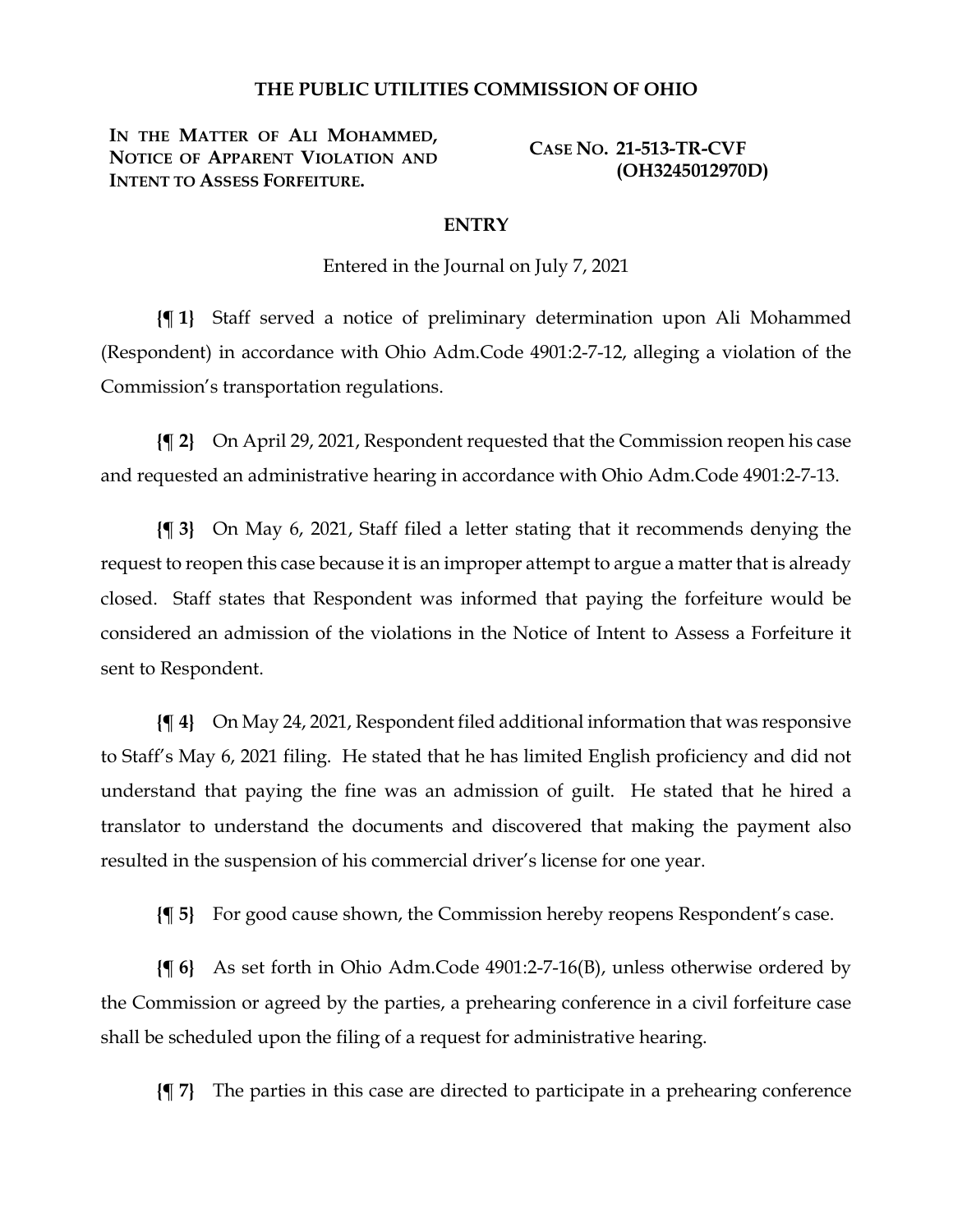on August 3, 2021, at 10:00 a.m., ET. At that time, the attorney examiner will attempt to contact Respondent by telephone at the number included in his supplemental filing.

**{¶ 8}** It is, therefore,

**{¶ 9}** ORDERED, That a prehearing conference in this case be scheduled in accordance with Paragraph 7. It is, further,

**{¶ 10}** ORDERED, That a copy of this Entry be served upon all parties of record.

THE PUBLIC UTILITIES COMMISSION OF OHIO

*/s/Jacky Werman St. John*

By: Jacky Werman St. John Attorney Examiner

NJW/kck